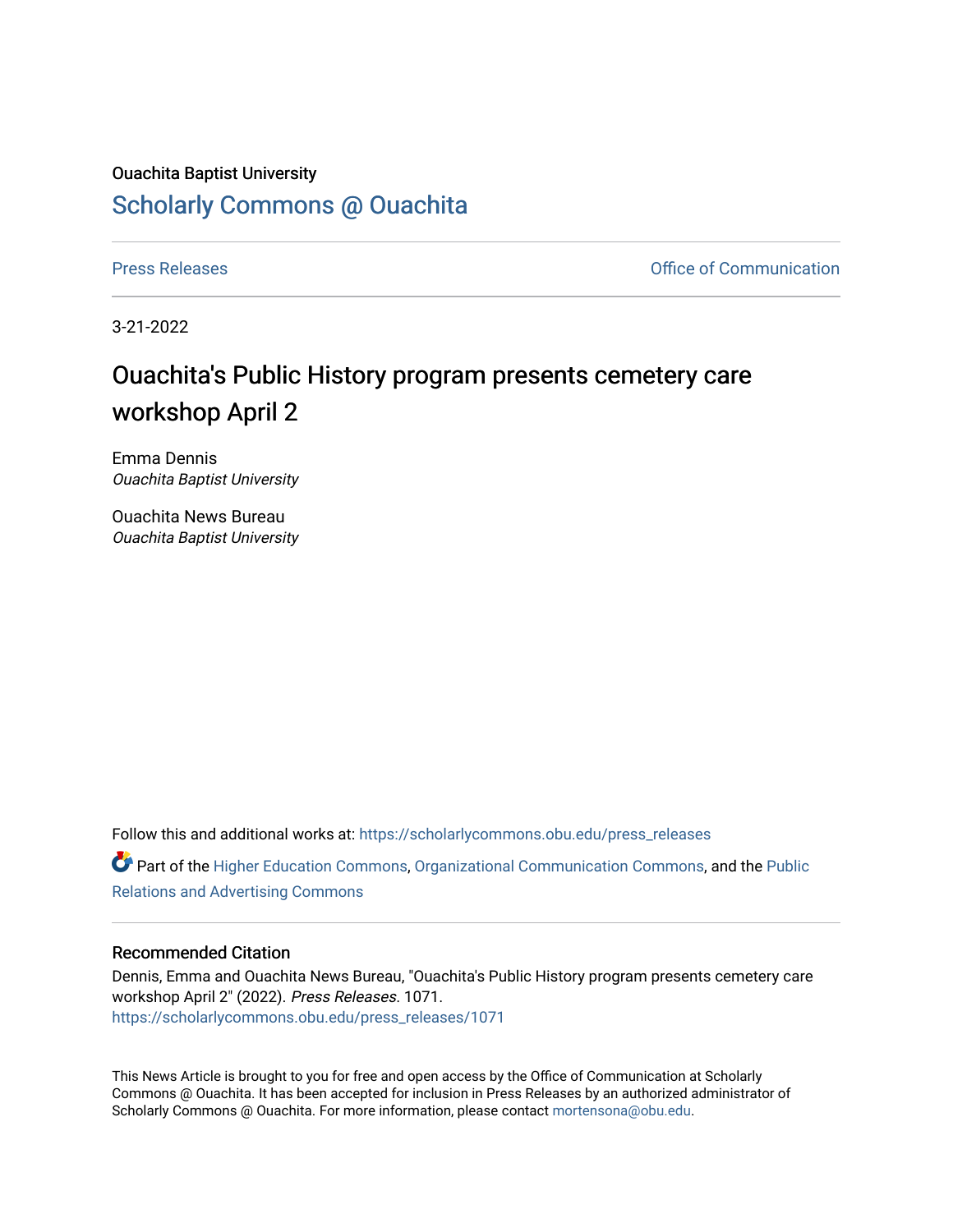



For immediate release **Ouachita's Public History program presents cemetery care workshop April 2** *By Emma Dennis* March 21, 2022 For more information, contact OBU's Archives at [archives@obu.edu](mailto:archives@obu.edu) or 870-245-5332

ARKADELPHIA, Ark.—Ouachita Baptist University's Public History program will present a free, hands-on preservation workshop Saturday, April 2, from 9 a.m.-noon at Rose Hill Cemetery. The workshop will be led by Dr. Lisa Speer, professor and university archivist at Ouachita, and by students enrolled in the university's heritage tourism class. Box lunches will be provided by Apex Insurance Consultants of Arkadelphia.

Besides learning about tombstone materials, symbols and motifs, workshop participants will be taught and will use appropriate cleaning methods for tombstones. They'll also hear about the history of Rose Hill Cemetery.

"Public history, in part, means engaging the local community in its history by making that history accessible and interesting," said Hannah Webber, a senior public history major from Longview, Texas.